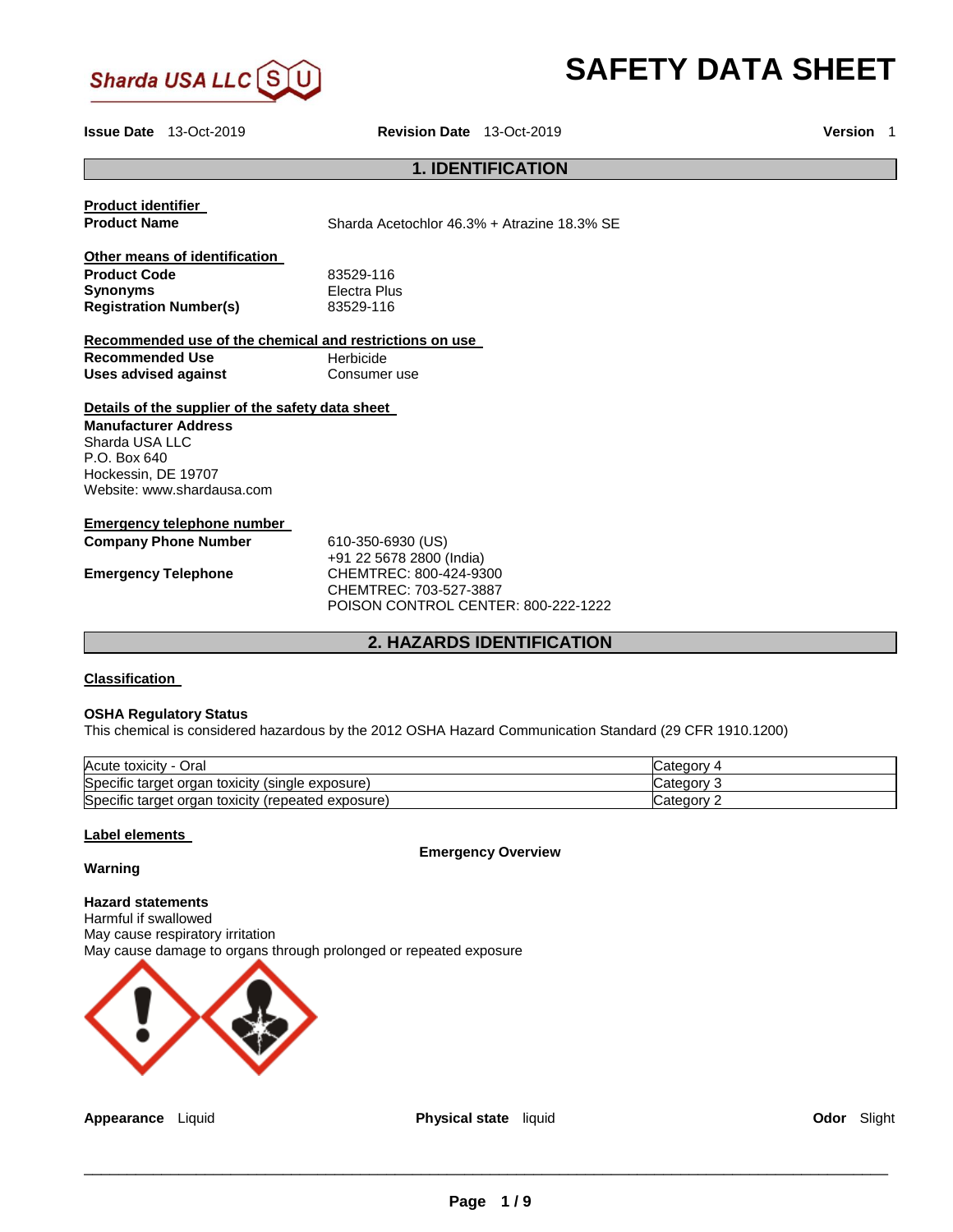#### **Precautionary Statements - Prevention**

Wash face, hands and any exposed skin thoroughly after handling Do not eat, drink or smoke when using this product Use only outdoors or in a well-ventilated area Do not breathe dust/fume/gas/mist/vapors/spray

#### **Precautionary Statements - Response**

Get medical advice/attention if you feel unwell IF INHALED: Remove victim to fresh air and keep at rest in a position comfortable for breathing Call a POISON CENTER or doctor/physician if you feel unwell IF SWALLOWED: Call a POISON CENTER or doctor/physician if you feel unwell Rinse mouth

#### **Precautionary Statements - Storage**

Store in a well-ventilated place. Keep container tightly closed Store locked up

# **Precautionary Statements - Disposal**

Dispose of contents/container to an approved waste disposal plant

#### **Hazards not otherwise classified (HNOC)**

Not applicable

## **Other Information**

Very toxic to aquatic life with long lasting effects. Very toxic to aquatic life.

#### **Unknown acute toxicity**

0% of the mixture consists of ingredient(s) of unknown toxicity

## **3. COMPOSITION/INFORMATION ON INGREDIENTS**

\_\_\_\_\_\_\_\_\_\_\_\_\_\_\_\_\_\_\_\_\_\_\_\_\_\_\_\_\_\_\_\_\_\_\_\_\_\_\_\_\_\_\_\_\_\_\_\_\_\_\_\_\_\_\_\_\_\_\_\_\_\_\_\_\_\_\_\_\_\_\_\_\_\_\_\_\_\_\_\_\_\_\_\_\_\_\_\_\_\_\_\_\_

#### **Substance**

Not applicable

#### **Mixture**

| <b>Chemical Name</b> | <b>CAS No</b>  | Weight-%                 |
|----------------------|----------------|--------------------------|
| Acetochlor           | 34256-82-1     | 46.30                    |
| Other ingredients *  | Proprietary    | $10 - 30$                |
| Atrazine             | 1912-24-9      | 18.30                    |
| Ethylene glycol *    | $107 - 21 - 1$ | $\overline{\phantom{0}}$ |

\*The exact percentage (concentration) of composition has been withheld as a trade secret. If CAS number is "proprietary", the specific chemical identity and percentage of composition has been withheld as a trade secret.

## **4. FIRST AID MEASURES**

#### **Description of first aid measures**

| <b>General advice</b> | Call a poison control center or doctor for treatment advice. Have the product containers or<br>label with you when calling a poison control center or doctor, or going for treatment.                                                                            |
|-----------------------|------------------------------------------------------------------------------------------------------------------------------------------------------------------------------------------------------------------------------------------------------------------|
| Eye contact           | Rinse immediately with plenty of water, also under the eyelids, for at least 15 minutes.<br>Remove contact lenses, if present and easy to do. Continue rinsing. Call a poison control<br>center or doctor for treatment advice.                                  |
| <b>Skin contact</b>   | Wash off immediately with soap and plenty of water while removing all contaminated<br>clothes and shoes. Wash contaminated clothing before reuse. If skin irritation persists, call<br>a physician. Call a poison control center or doctor for treatment advice. |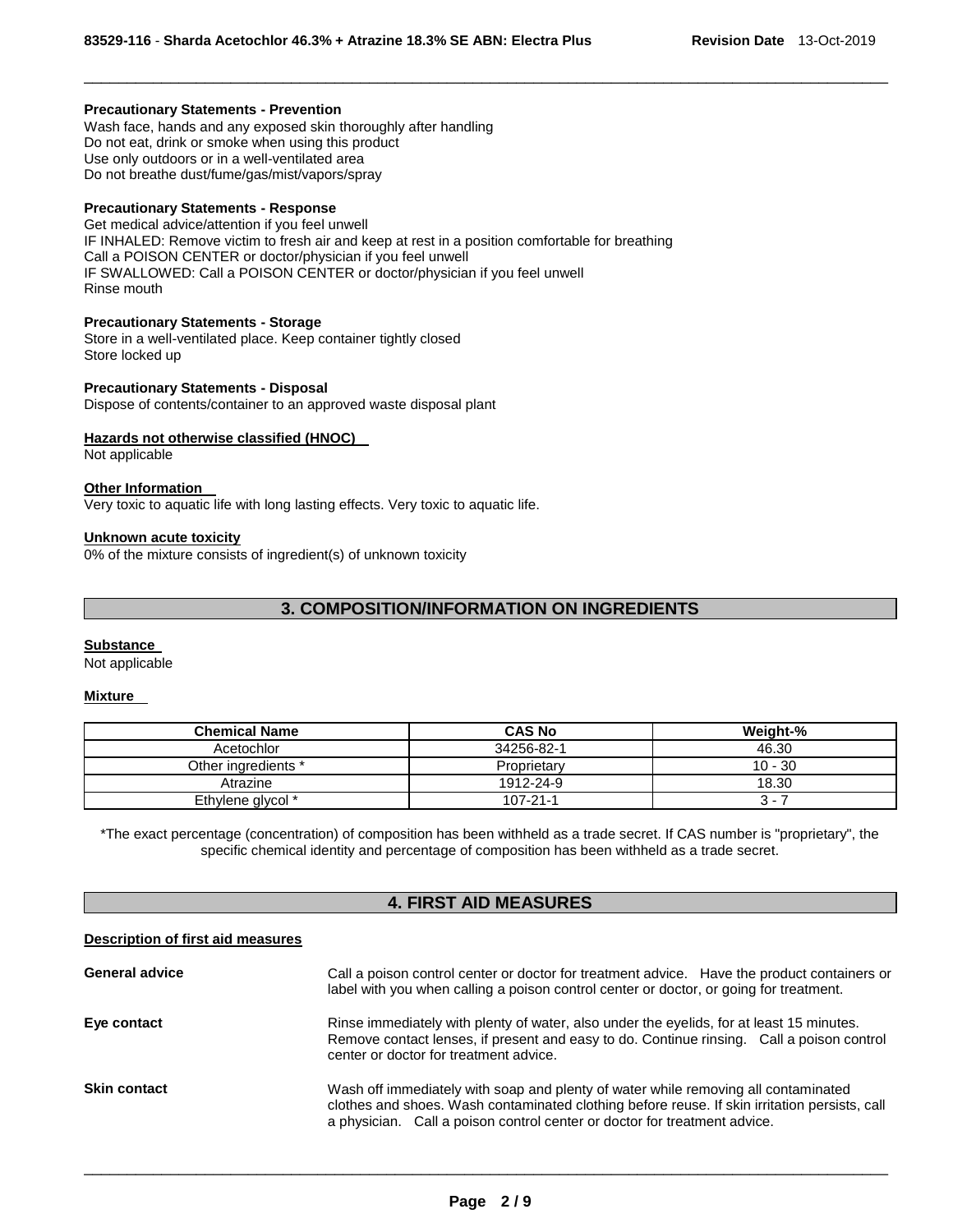| <b>Inhalation</b>                                                          | Move victim to fresh air. If breathing is irregular or stopped, administer artificial respiration.<br>Call a physician or poison control center immediately. Call a poison control center or<br>doctor for treatment advice. |
|----------------------------------------------------------------------------|------------------------------------------------------------------------------------------------------------------------------------------------------------------------------------------------------------------------------|
| Ingestion                                                                  | Call a physician or poison control center immediately. Drink 1 or 2 glasses of water. Do not<br>induce vomiting without medical advice. Never give anything by mouth to an unconscious<br>person.                            |
| Self-protection of the first aider                                         | Ensure that medical personnel are aware of the material(s) involved and take precautions<br>to protect themselves.                                                                                                           |
| Most important symptoms and effects, both acute and delayed                |                                                                                                                                                                                                                              |
| <b>Symptoms</b>                                                            | Coughing and/ or wheezing.                                                                                                                                                                                                   |
| Indication of any immediate medical attention and special treatment needed |                                                                                                                                                                                                                              |
| Note to physicians                                                         | Treat symptomatically.                                                                                                                                                                                                       |

\_\_\_\_\_\_\_\_\_\_\_\_\_\_\_\_\_\_\_\_\_\_\_\_\_\_\_\_\_\_\_\_\_\_\_\_\_\_\_\_\_\_\_\_\_\_\_\_\_\_\_\_\_\_\_\_\_\_\_\_\_\_\_\_\_\_\_\_\_\_\_\_\_\_\_\_\_\_\_\_\_\_\_\_\_\_\_\_\_\_\_\_\_

## **5. FIRE-FIGHTING MEASURES**

## **Suitable extinguishing media**

Dry chemical, CO2, water spray or regular foam. Move containers from fire area if you can do it without risk. Dike fire-control water for later disposal. Water spray, fog or regular foam.

**Unsuitable extinguishing media** None.

## **Specific hazards arising from the chemical**

Thermal decomposition can lead to release of irritating and toxic gases and vapors.

**Hazardous combustion products** Carbon oxides. Hydrogen chloride.

**Explosion data Sensitivity to Mechanical Impact** None. **Sensitivity to Static Discharge** None.

## **Protective equipment and precautions for firefighters**

As in any fire, wear self-contained breathing apparatus pressure-demand, MSHA/NIOSH (approved or equivalent) and full protective gear. Cool containers / tanks with water spray.

## **6. ACCIDENTAL RELEASE MEASURES**

#### **Personal precautions, protective equipment and emergency procedures**

| <b>Personal precautions</b>                          | Evacuate personnel to safe areas. Ensure adequate ventilation, especially in confined<br>areas. Use personal protective equipment as required. Keep people away from and upwind<br>of spill/leak. |
|------------------------------------------------------|---------------------------------------------------------------------------------------------------------------------------------------------------------------------------------------------------|
| For emergency responders                             | Use personal protection recommended in Section 8. Ventilate the area.                                                                                                                             |
| <b>Environmental precautions</b>                     |                                                                                                                                                                                                   |
| <b>Environmental precautions</b>                     | Prevent entry into waterways, sewers, basements or confined areas.                                                                                                                                |
| Methods and material for containment and cleaning up |                                                                                                                                                                                                   |
| <b>Methods for containment</b>                       | Prevent further leakage or spillage if safe to do so.                                                                                                                                             |
| Methods for cleaning up                              | Cover liquid spill with sand, earth or other non-combustible absorbent material. Sweep up<br>and shovel into suitable containers for disposal.                                                    |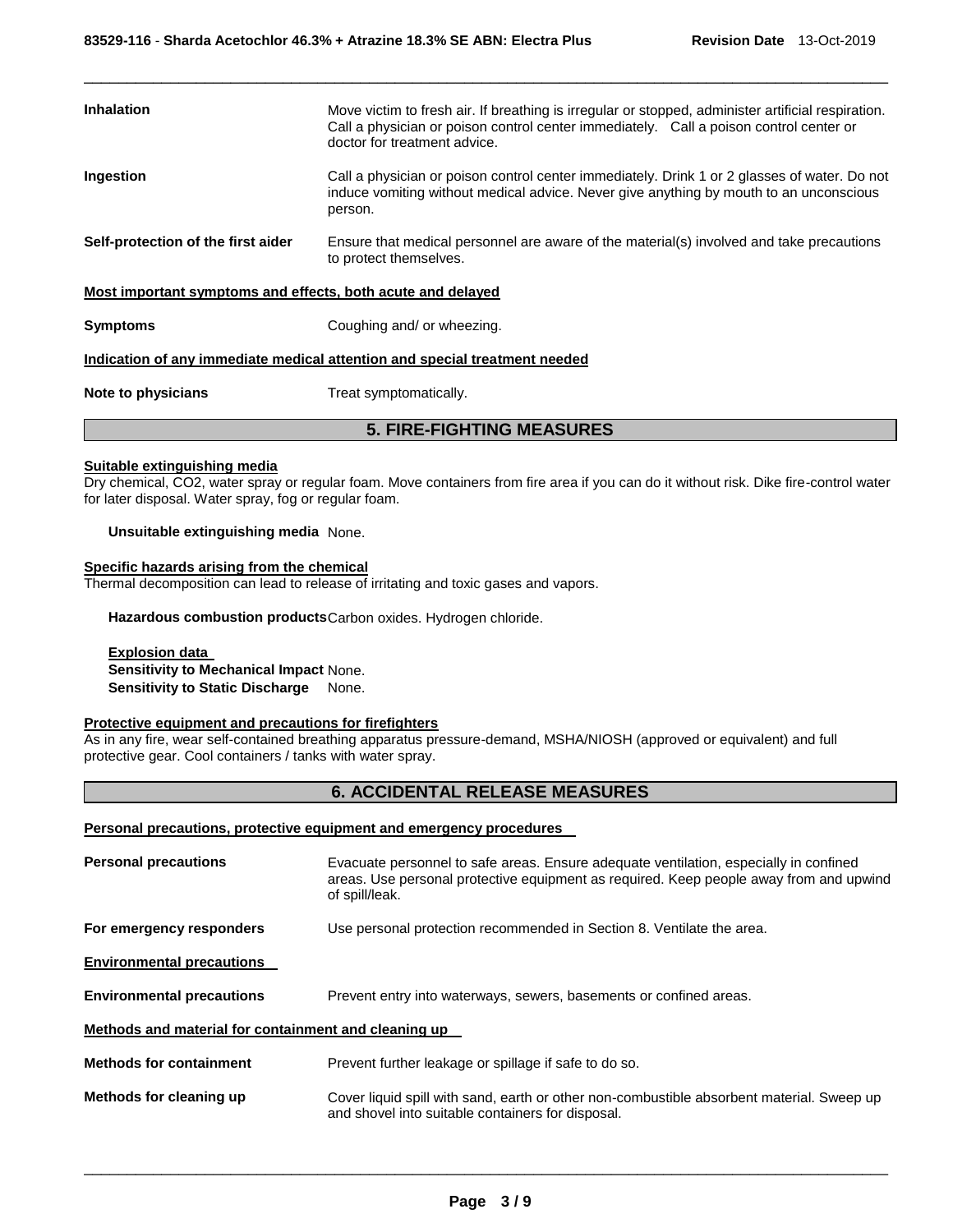## **7. HANDLING AND STORAGE**

\_\_\_\_\_\_\_\_\_\_\_\_\_\_\_\_\_\_\_\_\_\_\_\_\_\_\_\_\_\_\_\_\_\_\_\_\_\_\_\_\_\_\_\_\_\_\_\_\_\_\_\_\_\_\_\_\_\_\_\_\_\_\_\_\_\_\_\_\_\_\_\_\_\_\_\_\_\_\_\_\_\_\_\_\_\_\_\_\_\_\_\_\_

## **Precautions for safe handling**

| Advice on safe handling                                      | Use personal protective equipment as required. Wash contaminated clothing before reuse.<br>Do not eat, drink or smoke when using this product. Do not breathe<br>dust/fume/gas/mist/vapors/spray. Avoid contact with skin, eyes or clothing. |
|--------------------------------------------------------------|----------------------------------------------------------------------------------------------------------------------------------------------------------------------------------------------------------------------------------------------|
| Conditions for safe storage, including any incompatibilities |                                                                                                                                                                                                                                              |
| <b>Storage Conditions</b>                                    | Keep container tightly closed in a dry and well-ventilated place. Keep out of the reach of<br>children. Keep away from food, drink and animal feeding stuffs. Keep in properly labeled<br>containers.                                        |
| <b>Packaging materials</b>                                   | Do not reuse container.                                                                                                                                                                                                                      |
| Incompatible materials                                       | Strong oxidizing agents.                                                                                                                                                                                                                     |

## **8. EXPOSURE CONTROLS/PERSONAL PROTECTION**

## **Control parameters**

## **Exposure Guidelines** .

| <b>Chemical Name</b>              | <b>ACGIH TLV</b>                                              | <b>OSHA PEL</b> | <b>NIOSH IDLH</b>       |
|-----------------------------------|---------------------------------------------------------------|-----------------|-------------------------|
| Atrazine<br>1912-24-9             | TWA: $2 \text{ mg/m}^3$ inhalable<br>particulate matter       |                 | TWA: $5 \text{ mg/m}^3$ |
| Ethylene glycol<br>$107 - 21 - 1$ | TWA: 25 ppm (vapor fraction)<br>STEL: 50 ppm (vapor fraction) |                 |                         |

*NIOSH IDLH Immediately Dangerous to Life or Health* 

## **Appropriate engineering controls**

| <b>Engineering Controls</b>                                           | Ensure adequate ventilation, especially in confined areas. And. Showers. Eyewash<br>stations. Ventilation systems.                                                                                                                                                                                                                                                                             |
|-----------------------------------------------------------------------|------------------------------------------------------------------------------------------------------------------------------------------------------------------------------------------------------------------------------------------------------------------------------------------------------------------------------------------------------------------------------------------------|
| Individual protection measures, such as personal protective equipment |                                                                                                                                                                                                                                                                                                                                                                                                |
| Eye/face protection                                                   | Wear safety glasses with side shields (or goggles).                                                                                                                                                                                                                                                                                                                                            |
| Skin and body protection                                              | Wear suitable protective clothing. Wear protective butyl rubber gloves. Protective shoes or<br>boots.                                                                                                                                                                                                                                                                                          |
| <b>Respiratory protection</b>                                         | Ensure adequate ventilation, especially in confined areas. If exposure limits are exceeded<br>or irritation is experienced, NIOSH/MSHA approved respiratory protection should be worn.<br>Positive-pressure supplied air respirators may be required for high airborne contaminant<br>concentrations. Respiratory protection must be provided in accordance with current local<br>regulations. |
| <b>General Hygiene Considerations</b>                                 | When using do not eat, drink or smoke. Regular cleaning of equipment, work area and<br>clothing is recommended. Avoid contact with skin, eyes or clothing. Wash hands thoroughly<br>after handling. Keep away from food, drink and animal feeding stuffs. Wash contaminated<br>clothing before reuse.                                                                                          |

## **9. PHYSICAL AND CHEMICAL PROPERTIES**

## **Information on basic physical and chemical properties**

| <b>Physical state</b><br>Appearance<br><b>Color</b> | liauid<br>Liquid<br>beige | Odor<br>Odor threshold     | Slight<br>No information available |
|-----------------------------------------------------|---------------------------|----------------------------|------------------------------------|
| <b>Property</b>                                     | <b>Values</b>             | • Method<br><b>Remarks</b> |                                    |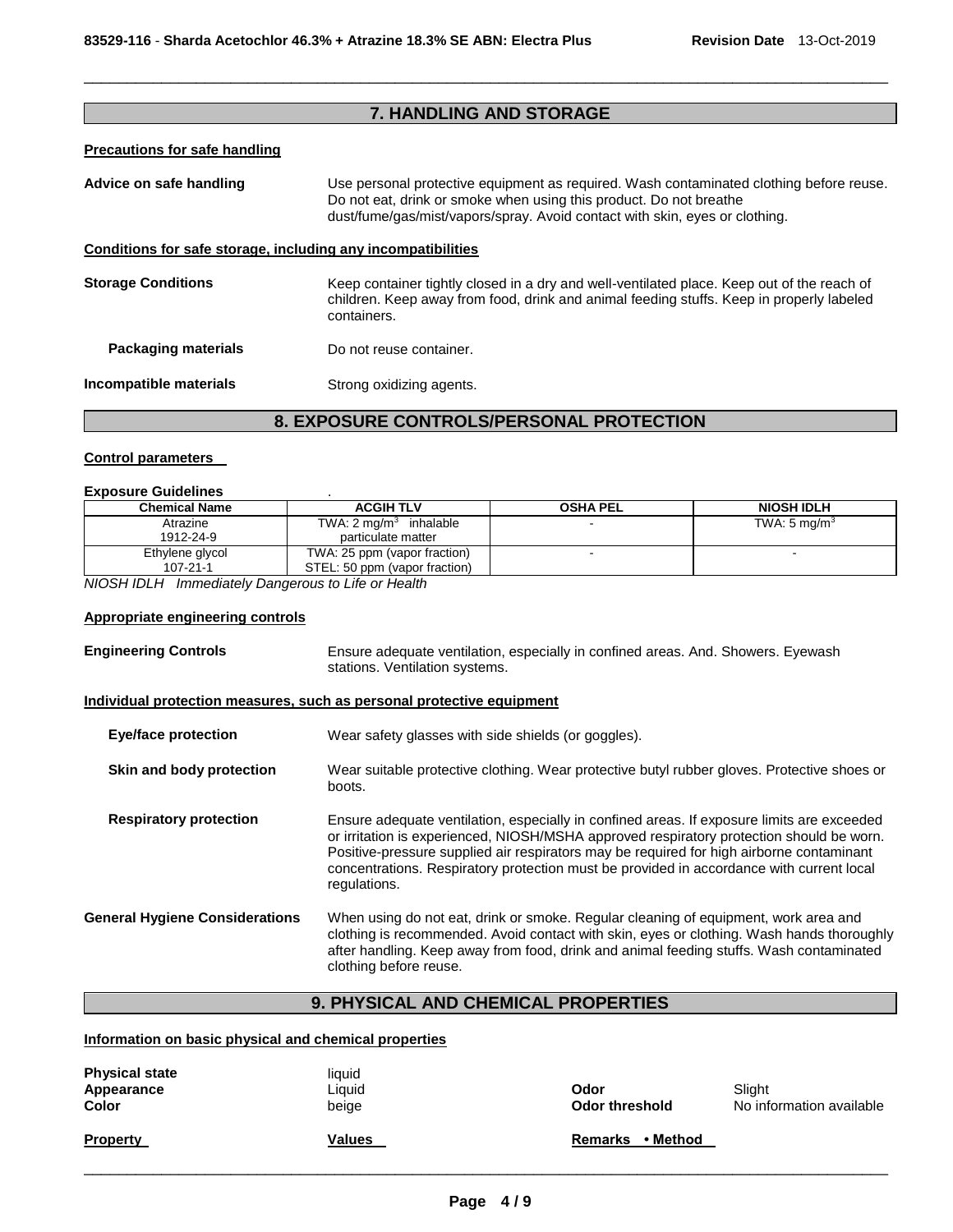| рH<br>Melting point / freezing point                                                                        | 4.0<br>No information available                                                                         | solution (1 %)  |
|-------------------------------------------------------------------------------------------------------------|---------------------------------------------------------------------------------------------------------|-----------------|
| Boiling point / boiling range<br><b>Flash point</b><br><b>Evaporation rate</b><br>Flammability (solid, gas) | No information available<br>> 100 °C / > 212 °F<br>No information available<br>No information available | Seta Closed Cup |
| <b>Flammability Limit in Air</b>                                                                            |                                                                                                         |                 |
| <b>Upper flammability limit:</b>                                                                            | No information available                                                                                |                 |
| Lower flammability limit:                                                                                   | No information available                                                                                |                 |
| Vapor pressure                                                                                              | $~18$ mmHq                                                                                              | @ 25 °C         |
| Vapor density                                                                                               | No information available                                                                                |                 |
| <b>Relative density</b>                                                                                     | 1.1287                                                                                                  |                 |
| <b>Water solubility</b>                                                                                     | dispersible                                                                                             |                 |
| Solubility in other solvents                                                                                | No information available                                                                                |                 |
| <b>Partition coefficient</b>                                                                                | No information available                                                                                |                 |
| <b>Autoignition temperature</b>                                                                             | No information available                                                                                |                 |
| <b>Decomposition temperature</b>                                                                            | No information available                                                                                |                 |
| <b>Kinematic viscosity</b>                                                                                  | $> 300$ mm $2/s$                                                                                        | @ 40 °C         |
| <b>Dynamic viscosity</b>                                                                                    | No information available                                                                                |                 |
| <b>Explosive properties</b>                                                                                 | Not an explosive                                                                                        |                 |
| <b>Oxidizing properties</b>                                                                                 | Not applicable                                                                                          |                 |
| <b>Other Information</b>                                                                                    |                                                                                                         |                 |
| <b>Softening point</b>                                                                                      | No information available                                                                                |                 |
| <b>Molecular weight</b>                                                                                     | No information available                                                                                |                 |
| <b>VOC Content (%)</b>                                                                                      | No information available                                                                                |                 |
| <b>Density</b>                                                                                              | No information available                                                                                |                 |
| <b>Bulk density</b>                                                                                         | No information available                                                                                |                 |

## **10. STABILITY AND REACTIVITY**

\_\_\_\_\_\_\_\_\_\_\_\_\_\_\_\_\_\_\_\_\_\_\_\_\_\_\_\_\_\_\_\_\_\_\_\_\_\_\_\_\_\_\_\_\_\_\_\_\_\_\_\_\_\_\_\_\_\_\_\_\_\_\_\_\_\_\_\_\_\_\_\_\_\_\_\_\_\_\_\_\_\_\_\_\_\_\_\_\_\_\_\_\_

**Reactivity**  No data available **Chemical stability** Stable under recommended storage conditions. **Possibility of Hazardous Reactions** None under normal processing. **Conditions to avoid** Elevated Temperature. Storage near to reactive materials. **Incompatible materials** Strong oxidizing agents. **Hazardous Decomposition Products** Thermal decomposition can lead to release of irritating and toxic gases and vapors. Carbon oxides. Hydrogen chloride.

## **11. TOXICOLOGICAL INFORMATION**

| Information on likely routes of exposure |                                                                                                                                                                                                                                                                              |  |
|------------------------------------------|------------------------------------------------------------------------------------------------------------------------------------------------------------------------------------------------------------------------------------------------------------------------------|--|
| <b>Product Information</b>               | Acute Oral LD50 (rat): >2000 mg/kg<br>Acute Dermal LD50 (rabbit): > 2000 mg/kg<br>Eye Irritation (rabbit): Not an irritant.<br>Skin Irritation (rabbit): Not an irritant.<br>Inhalation LC50 (rat): $>4.79$ mg/L (4 HR)<br>Skin Sensitization (quinea pig): Not a sensitizer |  |
| <b>Inhalation</b>                        | May cause irritation of respiratory tract.                                                                                                                                                                                                                                   |  |
| Eye contact                              | Based on available data, the classification criteria are not met.                                                                                                                                                                                                            |  |
| <b>Skin contact</b>                      | Based on available data, the classification criteria are not met.                                                                                                                                                                                                            |  |
| <b>Ingestion</b>                         | Harmful if swallowed.                                                                                                                                                                                                                                                        |  |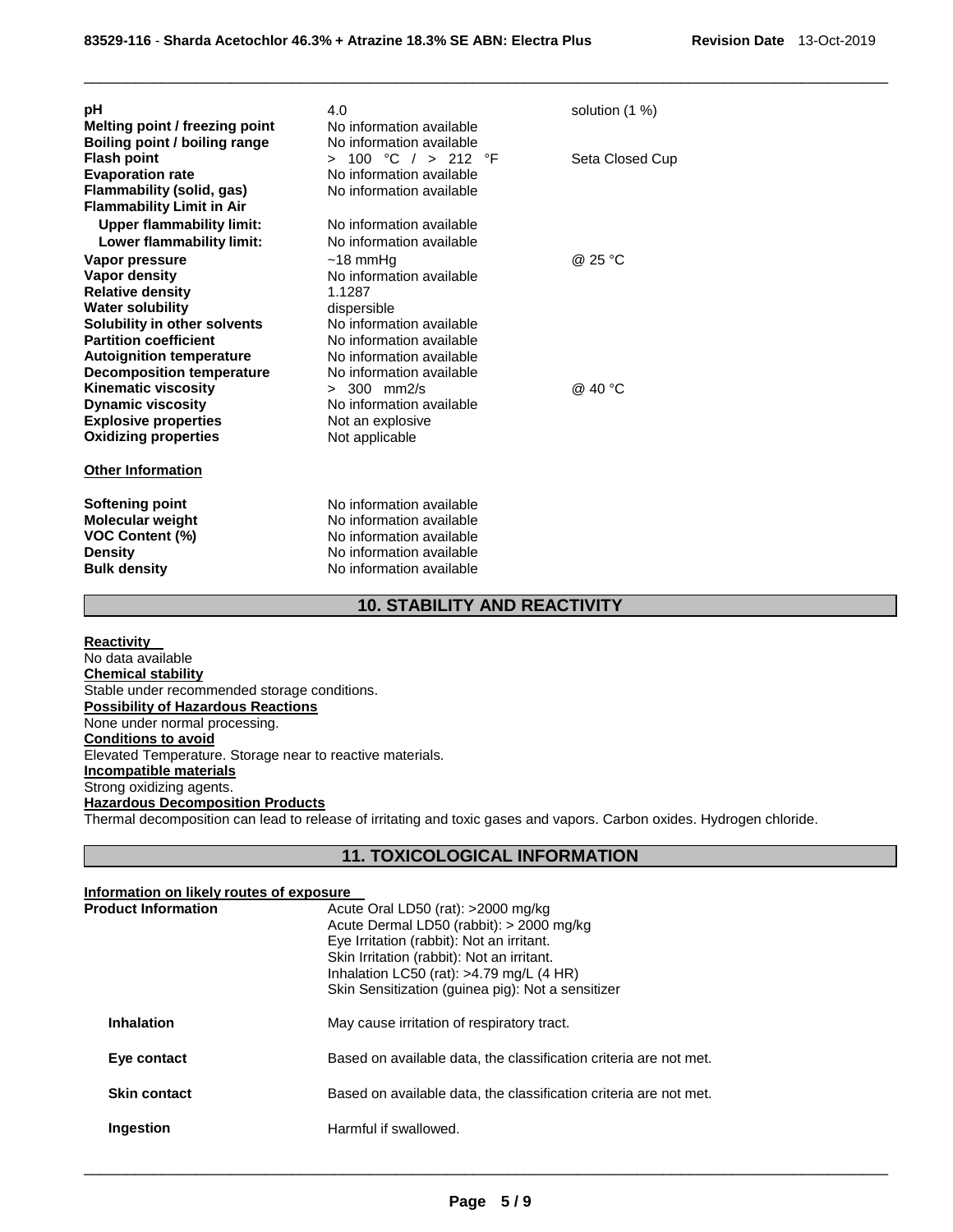| <b>Chemical Name</b>          | Oral LD50             | Dermal LD50                                                          | <b>Inhalation LC50</b>                 |
|-------------------------------|-----------------------|----------------------------------------------------------------------|----------------------------------------|
| Acetochlor<br>34256-82-1      | $= 763$ mg/kg (Rat)   | $=$ 3667 mg/kg (Rabbit)                                              | $= 3.99$ mg/L (Rat) 4 h                |
| Other ingredients             | (Rat)<br>> 90 mL/kg   |                                                                      |                                        |
| Atrazine<br>1912-24-9         | Rat)<br>= 672 mg/kg   | $= 7500$ mg/kg (Rabbit) > 2000<br>mg/kg $(Rat) > 5000$ mg/kg $(Rat)$ | $(Rat)$ 4 h<br>$= 5200 \text{ mg/m}^3$ |
| Ethylene glycol<br>  107-21-1 | (Rat)<br>= 4700 mg/kg | = 10600 mg/kg<br>(Rat ) = 9530<br>(Rabbit)<br>µL/kg                  |                                        |

\_\_\_\_\_\_\_\_\_\_\_\_\_\_\_\_\_\_\_\_\_\_\_\_\_\_\_\_\_\_\_\_\_\_\_\_\_\_\_\_\_\_\_\_\_\_\_\_\_\_\_\_\_\_\_\_\_\_\_\_\_\_\_\_\_\_\_\_\_\_\_\_\_\_\_\_\_\_\_\_\_\_\_\_\_\_\_\_\_\_\_\_\_

#### **Information on toxicological effects**

**Symptoms Coughing and/ or wheezing.** 

## **Delayed and immediate effects as well as chronic effects from short and long-term exposure**

| <b>Sensitization</b>            | Based on available data, the classification criteria are not met.                                                                                                                                   |                                                                   |     |             |  |
|---------------------------------|-----------------------------------------------------------------------------------------------------------------------------------------------------------------------------------------------------|-------------------------------------------------------------------|-----|-------------|--|
| Germ cell mutagenicity          |                                                                                                                                                                                                     | Based on available data, the classification criteria are not met. |     |             |  |
| <b>Carcinogenicity</b>          |                                                                                                                                                                                                     | Based on available data, the classification criteria are not met. |     |             |  |
| <b>Chemical Name</b>            | <b>ACGIH</b>                                                                                                                                                                                        | <b>IARC</b>                                                       | NTP | <b>OSHA</b> |  |
| Atrazine                        | A3                                                                                                                                                                                                  | Group 3                                                           |     |             |  |
| 1912-24-9                       |                                                                                                                                                                                                     |                                                                   |     |             |  |
| A3 - Animal Carcinogen          | <b>ACGIH (American Conference of Governmental Industrial Hygienists)</b><br><b>IARC (International Agency for Research on Cancer)</b><br>Group 3 - Not Classifiable as to Carcinogenicity in Humans |                                                                   |     |             |  |
| <b>Reproductive toxicity</b>    | Based on available data, the classification criteria are not met.                                                                                                                                   |                                                                   |     |             |  |
| <b>STOT - single exposure</b>   | May cause disorder and damage to the. Respiratory system.                                                                                                                                           |                                                                   |     |             |  |
| <b>STOT - repeated exposure</b> |                                                                                                                                                                                                     | Causes damage to organs through prolonged or repeated exposure.   |     |             |  |
| <b>Chronic toxicity</b>         |                                                                                                                                                                                                     | May cause adverse liver effects.                                  |     |             |  |
| <b>Aspiration hazard</b>        | Based on available data, the classification criteria are not met.                                                                                                                                   |                                                                   |     |             |  |

#### **Numerical measures of toxicity - Product Information**

#### **The following values are calculated based on chapter 3.1 of the GHS document**

Refer to product information above.

## **12. ECOLOGICAL INFORMATION**

## **Ecotoxicity**

Very toxic to aquatic life with long lasting effects

This product is toxic to fish and aquatic invertebrates. Do not apply directly to water, or to areas where surface water is present or to intertidal areas below the mean high water mark. Do not contaminate water when disposing of equipment washwaters.

29.4 % of the mixture consists of components(s) of unknown hazards to the aquatic environment

| <b>Chemical Name</b> | Algae/aquatic plants              | <b>Fish</b>                                                            | Crustacea   |
|----------------------|-----------------------------------|------------------------------------------------------------------------|-------------|
| Atrazine             | 0.03: 72 h Desmodesmus            | 4.5 - 11: 96 h Oncorhynchus mykiss 5.2 - 8.1: 48 h Daphnia magna mg/L  |             |
| 1912-24-9            | subspicatus mg/L EC50 0.072: 72 h | mg/L LC50 3 - 6.75: 96 h                                               | EC50 Static |
|                      | Desmodesmus subspicatus mg/L      | Oncorhynchus mykiss mg/L LC50                                          |             |
|                      | EC50 static 0.2: 72 h             | static 8: 96 h Lepomis macrochirus                                     |             |
|                      | Pseudokirchneriella subcapitata   | mg/L LC50 flow-through 23.999: 96                                      |             |
|                      | mg/L EC50 0.004: 96 h             | h Lepomis macrochirus mg/L LC50                                        |             |
|                      | Pseudokirchneriella subcapitata   | semi-static 4.1: 96 h Pimephales                                       |             |
|                      |                                   | mg/L EC50 static 0.0096 - 0.07: 72 promelas mg/L LC50 static 4.3: 96 h |             |
|                      | h Pseudokirchneriella subcapitata | Poecilia reticulata mg/L LC50 static                                   |             |
|                      | mg/L EC50 static 0.0929: 72 h     | 3 - 6.75: 96 h Oncorhynchus mykiss                                     |             |
|                      | Pseudokirchneriella subcapitata   | mg/L LC50 semi-static 16: 96 h                                         |             |
|                      | mg/L EC50 semi-static 0.014 -     | Lepomis macrochirus mg/L LC50                                          |             |
|                      | 0.027: 96 h Desmodesmus           | 19: 96 h Cyprinus carpio mg/L LC50                                     |             |
|                      | subspicatus mg/L EC50 semi-static | static 15.7 - 20.2: 96 h Cyprinus                                      |             |
|                      | 0.13: 96 h Pseudokirchneriella    | carpio mg/L LC50 semi-static 5.4 -                                     |             |
|                      | subcapitata mg/L EC50             | 8.4: 96 h Lepomis macrochirus mg/L                                     |             |
|                      |                                   | LC50 static                                                            |             |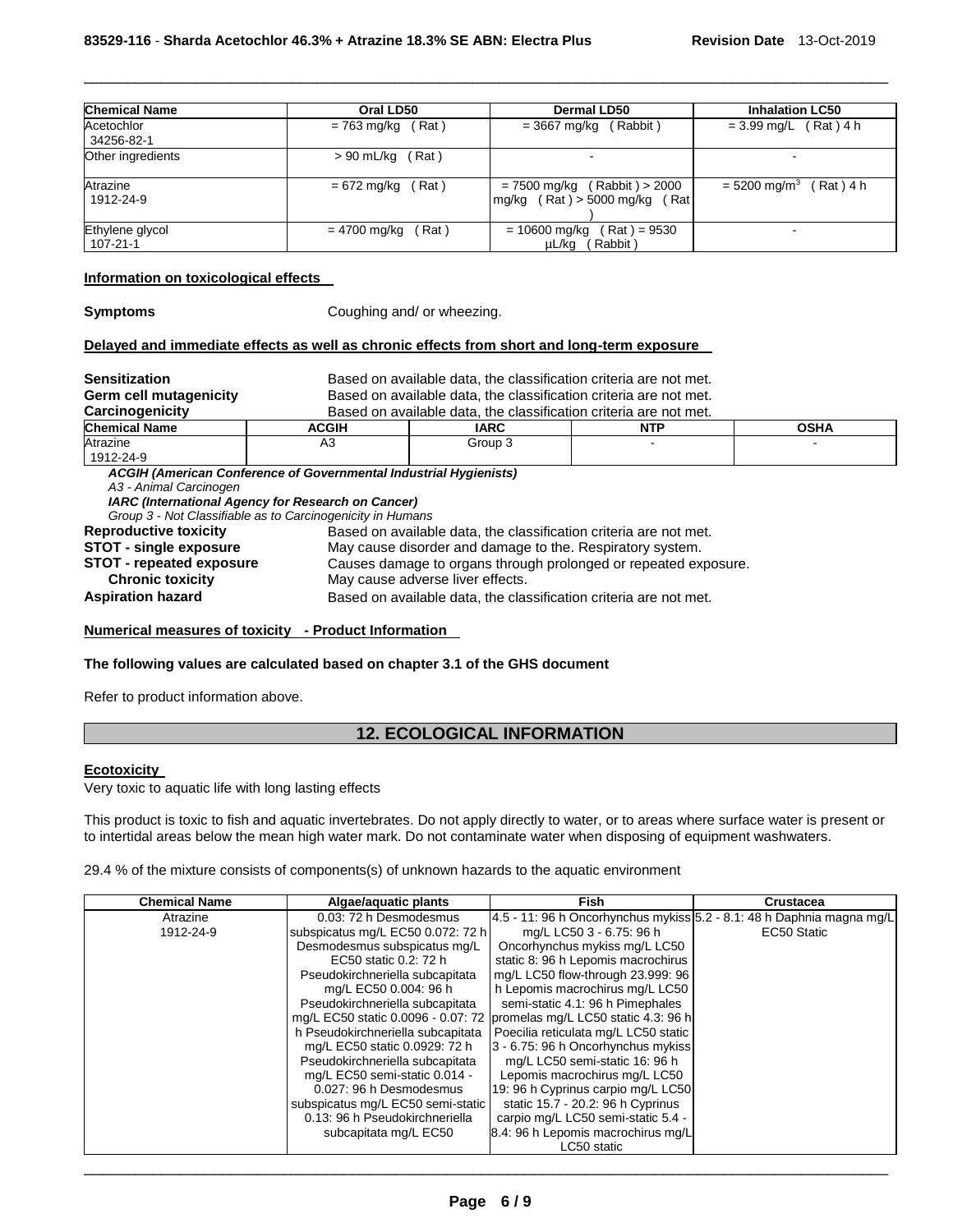| Ethylene glycol | 6500 - 13000: 96 h              | 41000: 96 h Oncorhynchus mykiss      | 46300: 48 h Daphnia magna mg/L |
|-----------------|---------------------------------|--------------------------------------|--------------------------------|
| $107 - 21 - 1$  | Pseudokirchneriella subcapitata | mg/L LC50 14 - 18: 96 h              | EC50                           |
|                 | mg/L EC50                       | Oncorhynchus mykiss mL/L LC50        |                                |
|                 |                                 | static 40000 - 60000: 96 h           |                                |
|                 |                                 | Pimephales promelas mg/L LC50        |                                |
|                 |                                 | static 27540: 96 h Lepomis           |                                |
|                 |                                 | macrochirus mg/L LC50 static         |                                |
|                 |                                 | 40761: 96 h Oncorhynchus mykiss      |                                |
|                 |                                 | mg/L LC50 static 16000: 96 h         |                                |
|                 |                                 | Poecilia reticulata mg/L LC50 static |                                |

\_\_\_\_\_\_\_\_\_\_\_\_\_\_\_\_\_\_\_\_\_\_\_\_\_\_\_\_\_\_\_\_\_\_\_\_\_\_\_\_\_\_\_\_\_\_\_\_\_\_\_\_\_\_\_\_\_\_\_\_\_\_\_\_\_\_\_\_\_\_\_\_\_\_\_\_\_\_\_\_\_\_\_\_\_\_\_\_\_\_\_\_\_

## **Persistence and degradability**

Not readily biodegradable.

#### **Bioaccumulation**

Bioaccumulative potential.

| <b>Chemical Name</b>              | <b>Partition coefficient</b> |
|-----------------------------------|------------------------------|
| Atrazine<br>1912-24-9             | 2.6                          |
| Ethylene glycol<br>$107 - 21 - 1$ | $-1.93$                      |

## **Other adverse effects**

This mixture contains no substance considered to be persistent, bioaccumulating nor toxic (PBT)

## **13. DISPOSAL CONSIDERATIONS**

| Waste treatment methods   |                                                                                                                                                                                                                                                                                                                                                                                                      |
|---------------------------|------------------------------------------------------------------------------------------------------------------------------------------------------------------------------------------------------------------------------------------------------------------------------------------------------------------------------------------------------------------------------------------------------|
| <b>Disposal of wastes</b> | Pesticide wastes may be acutely hazardous. Improper disposal is a violation of federal<br>law. Disposal should be in accordance with applicable regional, national and local laws and<br>regulations. Contact your State Pesticide or Environmental Control Agency, or the<br>Hazardous Waste Representative at the nearest EPA Regional Office for guidance on<br>proper disposal of waste product. |
| Contaminated packaging    | Disposal should be in accordance with applicable regional, national and local laws and<br>regulations. Consult product label for additional information. Do not reuse container.                                                                                                                                                                                                                     |

## **14. TRANSPORT INFORMATION**

| <u>DOT</u>                                                                                                                                                           | Not regulated                                                                                                                                                                                |
|----------------------------------------------------------------------------------------------------------------------------------------------------------------------|----------------------------------------------------------------------------------------------------------------------------------------------------------------------------------------------|
| <b>TDG</b>                                                                                                                                                           | Not regulated                                                                                                                                                                                |
| <b>IATA</b><br>UN/ID no<br>Proper shipping name<br><b>Hazard Class</b><br><b>Packing Group</b><br><b>ERG Code</b><br><b>Special Provisions</b><br><b>Description</b> | <b>UN3082</b><br>Environmentally hazardous substance, liquid, n.o.s.<br>9<br>Ш<br>9L<br>A97, A158, A197<br>UN3082, Environmentally hazardous substance, liquid, n.o.s. (Acetochlor), 9, III  |
| <b>IMDG</b><br>UN/ID no<br>Proper shipping name<br><b>Hazard Class</b><br><b>Packing Group</b><br>EmS-No<br><b>Special Provisions</b><br><b>Description</b>          | <b>UN3082</b><br>Environmentally hazardous substance, liquid, n.o.s.<br>9<br>Ш<br>$F-A, S-F$<br>274, 335<br>UN3082, Environmentally hazardous substance, liquid, n.o.s. (Acetochlor), 9, III |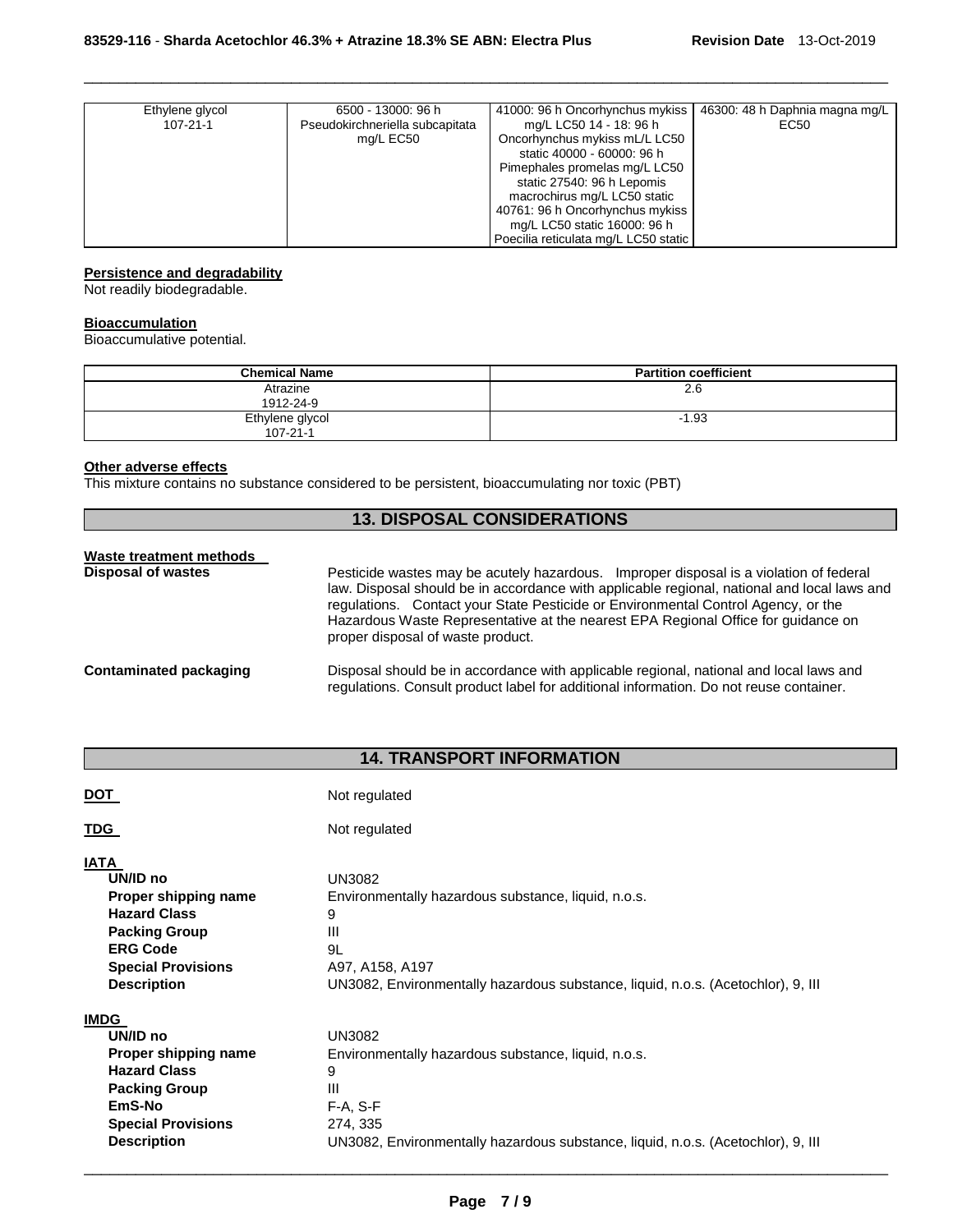## **15. REGULATORY INFORMATION**

\_\_\_\_\_\_\_\_\_\_\_\_\_\_\_\_\_\_\_\_\_\_\_\_\_\_\_\_\_\_\_\_\_\_\_\_\_\_\_\_\_\_\_\_\_\_\_\_\_\_\_\_\_\_\_\_\_\_\_\_\_\_\_\_\_\_\_\_\_\_\_\_\_\_\_\_\_\_\_\_\_\_\_\_\_\_\_\_\_\_\_\_\_

| <b>International Inventories</b> |          |
|----------------------------------|----------|
| TSCA                             | Complies |
| <b>DSL/NDSL</b>                  | Complies |
| <b>EINECS/ELINCS</b>             | Complies |
| IECSC                            | Complies |
| KECL                             | Complies |
| <b>PICCS</b>                     | Complies |
| AICS                             | Complies |
|                                  |          |

#### **Legend:**

**TSCA** - United States Toxic Substances Control Act Section 8(b) Inventory

**DSL/NDSL** - Canadian Domestic Substances List/Non-Domestic Substances List

**EINECS/ELINCS** - European Inventory of Existing Chemical Substances/European List of Notified Chemical Substances

**ENCS** - Japan Existing and New Chemical Substances

**IECSC** - China Inventory of Existing Chemical Substances

**KECL** - Korean Existing and Evaluated Chemical Substances

**PICCS** - Philippines Inventory of Chemicals and Chemical Substances

**AICS** - Australian Inventory of Chemical Substances

#### **US Federal Regulations**

#### **SARA 313**

Section 313 of Title III of the Superfund Amendments and Reauthorization Act of 1986 (SARA). This product contains a chemical or chemicals which are subject to the reporting requirements of the Act and Title 40 of the Code of Federal Regulations, Part 372

| <b>Chemical Name</b>                  | SARA 313 - Threshold Values % |
|---------------------------------------|-------------------------------|
| Atrazine - 1912-24-9                  | 1.0                           |
| Ethylene glycol - 107-21-1            | 1.0                           |
| <b>SARA 311/312 Hazard Categories</b> |                               |
| Acute health hazard                   | Yes                           |
| <b>Chronic Health Hazard</b>          | Yes                           |
| Fire hazard                           | No.                           |
| Sudden release of pressure hazard     | No                            |
| <b>Reactive Hazard</b>                | No                            |

#### **CWA (Clean Water Act)**

This product does not contain any substances regulated as pollutants pursuant to the Clean Water Act (40 CFR 122.21 and 40 CFR 122.42)

## **CERCLA**

This material, as supplied, contains one or more substances regulated as a hazardous substance under the Comprehensive Environmental Response Compensation and Liability Act (CERCLA) (40 CFR 302)

| Chemical Name   | <b>Hazardous Substances RQs</b> | <b>CERCLA/SARA RQ</b> | <b>Reportable Quantity (RQ)</b> |
|-----------------|---------------------------------|-----------------------|---------------------------------|
| Ethylene glycol | 5000 lb                         |                       | RQ 5000 lb final RQ             |
| 107-21-1        |                                 |                       | RQ 2270 kg final RQ             |

## **US State Regulations**

#### **California Proposition 65**

This product contains the following Proposition 65 chemicals

| <b>Chemical Name</b>    | <b>California Proposition 65</b> |  |
|-------------------------|----------------------------------|--|
| Acetochlor - 34256-82-1 | Carcinogen                       |  |
| Atrazine - 1912-24-9    | Developmental                    |  |
|                         | Female Reproductive              |  |

## **U.S. State Right-to-Know Regulations**

| <b>Chemical Name</b>              | New Jersey | <b>Massachusetts</b> | Pennsylvania |
|-----------------------------------|------------|----------------------|--------------|
| Other ingredients                 |            |                      |              |
| Atrazine<br>1912-24-9             |            |                      |              |
| Ethylene glycol<br>$107 - 21 - 1$ |            |                      |              |